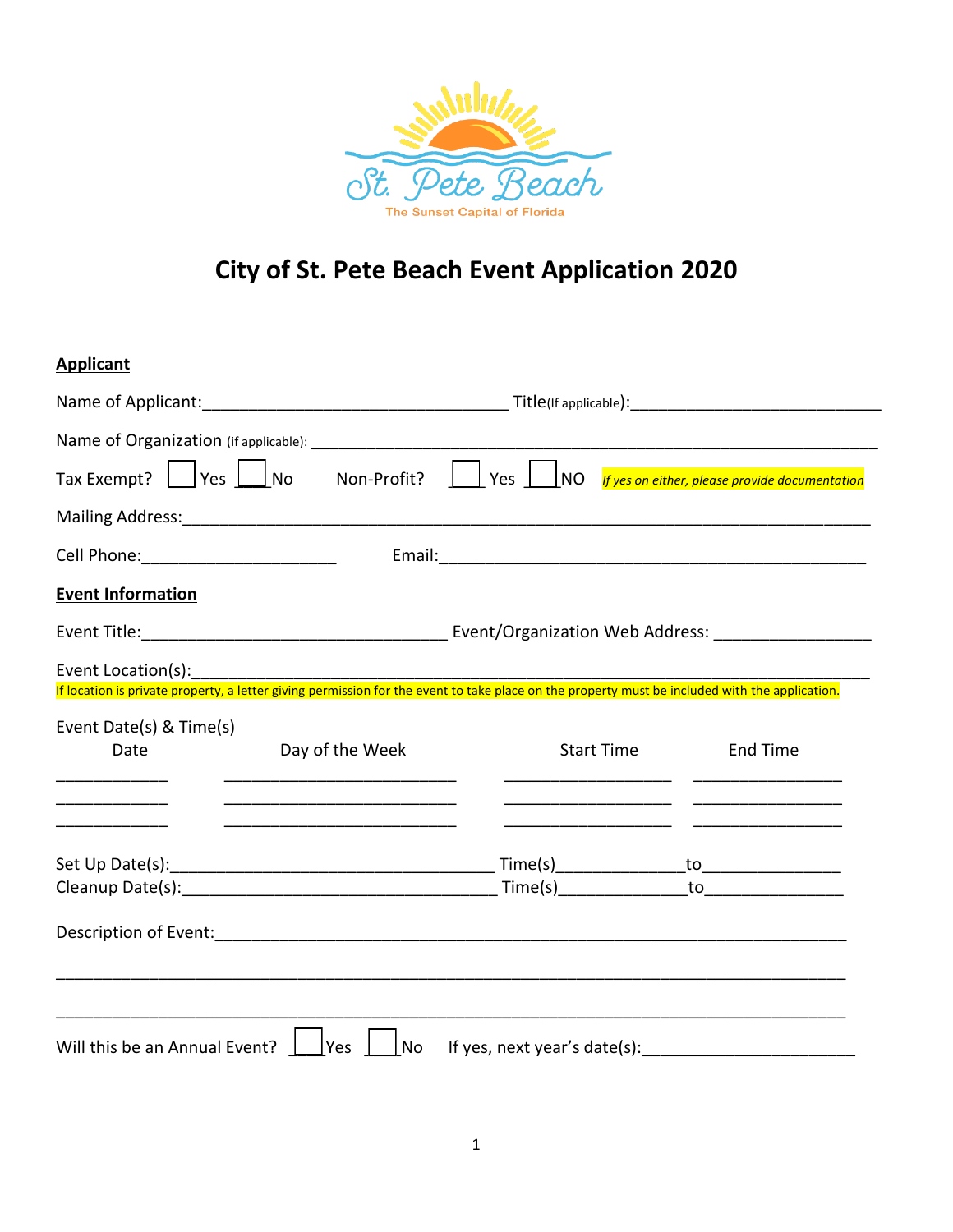| <b>Event Logistics</b>                                                                                                                                                                                                           |                           |  |  |
|----------------------------------------------------------------------------------------------------------------------------------------------------------------------------------------------------------------------------------|---------------------------|--|--|
| <b>Estimated Attendance</b><br>(includes event crew, participants, and spectators)<br>This Year                                                                                                                                  | Last Year (if Applicable) |  |  |
| Under City Ordinance Section 26-33 any special event which is consists of 250 or more persons or the event is a sports                                                                                                           |                           |  |  |
| related may require standby Emergency Medical Services (EMS) personnel, vehicle(s) and equipment. See Page 10 of the                                                                                                             |                           |  |  |
| Event Guide for more on EMS service requirements.                                                                                                                                                                                |                           |  |  |
|                                                                                                                                                                                                                                  |                           |  |  |
| The EMS and fire vehicle fees are listed below:                                                                                                                                                                                  |                           |  |  |
| Fees for off-duty fire department personnel special detail (minimum of 3 hours):                                                                                                                                                 | \$50.00                   |  |  |
| Special event fire vehicle per hour per vehicle (minimum of 3 hours):<br>\$25.00                                                                                                                                                 |                           |  |  |
|                                                                                                                                                                                                                                  |                           |  |  |
| Yes <br>No Source:<br><b>Electricity Needed</b>                                                                                                                                                                                  |                           |  |  |
| NO If yes (include on site plan): One ADA compliant toilet for every 10 per location<br>Will portable restrooms be used?<br>Yes                                                                                                  |                           |  |  |
| Yes No If yes <i>(include on site plan)</i><br>Will Dumpsters be used?                                                                                                                                                           |                           |  |  |
| Entertainment (Detail type, bands, DJs, dancers, clowns, etc)<br>and the contract of the contract of the contract of the contract of the contract of the contract of the contract of the contract of the contract of the contrac |                           |  |  |
|                                                                                                                                                                                                                                  |                           |  |  |
|                                                                                                                                                                                                                                  |                           |  |  |
| <b>Food and Beverage:</b>                                                                                                                                                                                                        |                           |  |  |
| Sold<br>Served<br>No Alcohol<br>Will alcohol be served or sold?                                                                                                                                                                  |                           |  |  |
| Yes<br><b>No</b><br>Will there be food trucks?<br>If yes, please list the truck/trailer vendors                                                                                                                                  |                           |  |  |
| 1.                                                                                                                                                                                                                               |                           |  |  |
| 2.<br><u> 1989 - Johann John Stone, mars eta biztanleria (h. 1989).</u>                                                                                                                                                          |                           |  |  |
| 3.                                                                                                                                                                                                                               |                           |  |  |

*If you need additional space to list more food trucks please attached an additional sheet listing name of truck and the permit number.*

\_\_\_\_\_\_\_\_\_\_\_\_\_\_\_\_\_\_\_\_\_\_\_\_\_\_\_\_\_\_\_\_\_\_\_\_\_\_\_\_\_\_\_\_\_\_\_\_\_\_\_\_\_\_\_\_\_\_\_\_\_\_\_\_\_\_\_\_\_\_\_\_\_\_\_\_\_\_\_\_\_\_\_\_ \_\_\_\_\_\_\_\_\_\_\_\_\_\_\_\_\_\_\_\_\_\_\_\_\_\_\_\_\_\_\_\_\_\_\_\_\_\_\_\_\_\_\_\_\_\_\_\_\_\_\_\_\_\_\_\_\_\_\_\_\_\_\_\_\_\_\_\_\_\_\_\_\_\_\_\_\_\_\_\_\_\_\_\_

Other Food Vendors that are not a truck or trailer

4. \_\_\_\_\_\_\_\_\_\_\_\_\_\_\_\_\_\_\_\_\_\_\_\_\_\_\_\_\_\_\_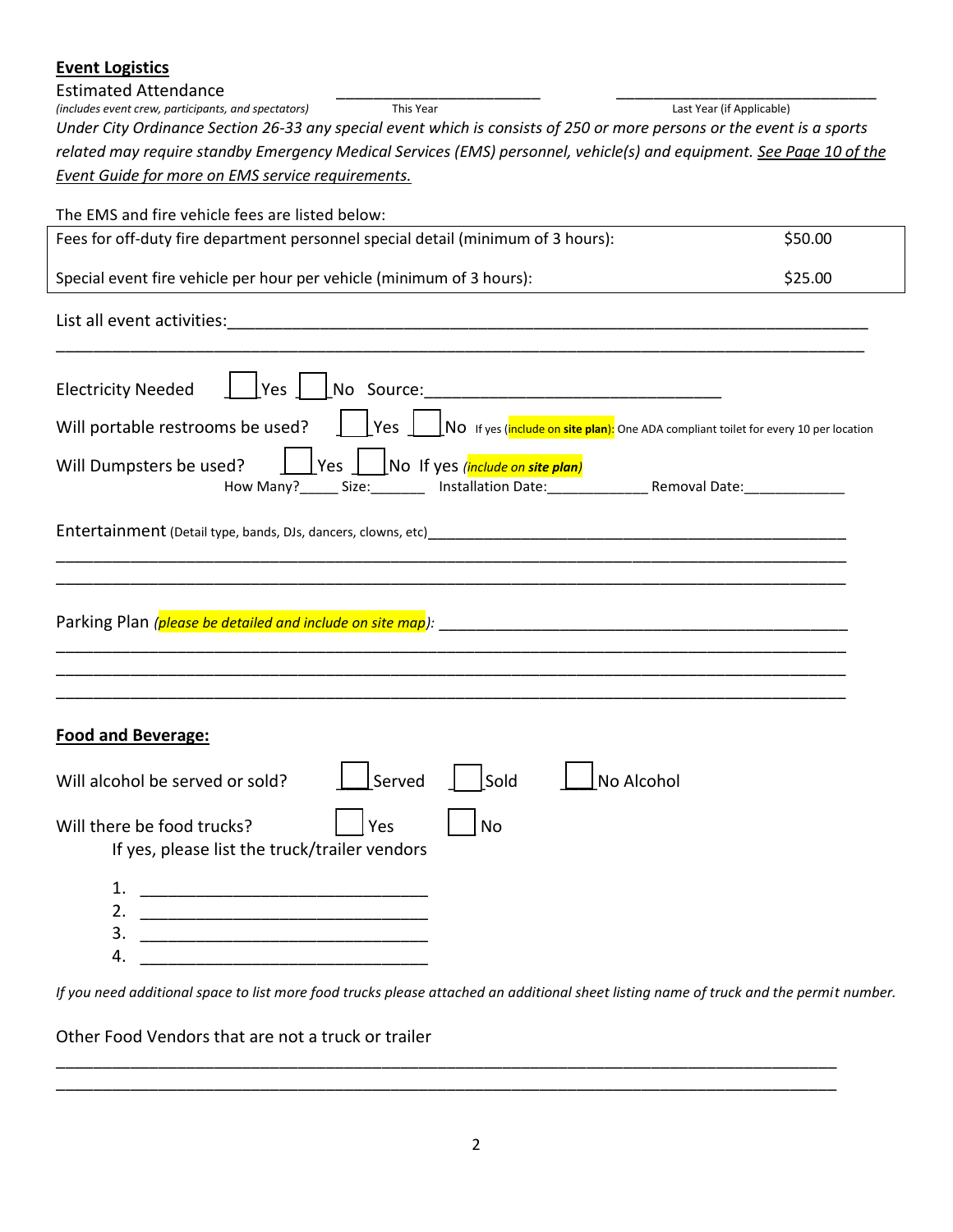**Event Equipment – All equipment below other than a 10x10 tent requires a temporary structure permit. Please include the temporary structure permit for each piece of equipment listed below with the event application.**

\_\_\_\_\_\_\_\_\_\_\_\_\_\_\_\_\_\_\_\_\_\_\_\_\_\_\_\_\_\_\_\_\_\_\_\_\_\_\_\_\_\_\_\_\_\_\_\_\_\_\_\_\_\_\_\_\_\_\_\_\_\_\_\_\_\_\_\_\_\_\_\_\_\_\_\_\_\_\_\_\_\_\_\_\_ \_\_\_\_\_\_\_\_\_\_\_\_\_\_\_\_\_\_\_\_\_\_\_\_\_\_\_\_\_\_\_\_\_\_\_\_\_\_\_\_\_\_\_\_\_\_\_\_\_\_\_\_\_\_\_\_\_\_\_\_\_\_\_\_\_\_\_\_\_\_\_\_\_\_\_\_\_\_\_\_\_\_\_\_\_ \_\_\_\_\_\_\_\_\_\_\_\_\_\_\_\_\_\_\_\_\_\_\_\_\_\_\_\_\_\_\_\_\_\_\_\_\_\_\_\_\_\_\_\_\_\_\_\_\_\_\_\_\_\_\_\_\_\_\_\_\_\_\_\_\_\_\_\_\_\_\_\_\_\_\_\_\_\_\_\_\_\_\_\_\_

\_\_\_\_\_\_\_\_\_\_\_\_\_\_\_\_\_\_\_\_\_\_\_\_\_\_\_\_\_\_\_\_\_\_\_\_\_\_\_\_\_\_\_\_\_\_\_\_\_\_\_\_\_\_\_\_\_\_\_\_\_\_\_\_\_\_\_\_\_\_\_\_\_\_\_\_\_\_\_\_\_\_\_\_\_ \_\_\_\_\_\_\_\_\_\_\_\_\_\_\_\_\_\_\_\_\_\_\_\_\_\_\_\_\_\_\_\_\_\_\_\_\_\_\_\_\_\_\_\_\_\_\_\_\_\_\_\_\_\_\_\_\_\_\_\_\_\_\_\_\_\_\_\_\_\_\_\_\_\_\_\_\_\_\_\_\_\_\_\_\_

\_\_\_\_\_\_\_\_\_\_\_\_\_\_\_\_\_\_\_\_\_\_\_\_\_\_\_\_\_\_\_\_\_\_\_\_\_\_\_\_\_\_\_\_\_\_\_\_\_\_\_\_\_\_\_\_\_\_\_\_\_\_\_\_\_\_\_\_\_\_\_\_\_\_\_\_\_\_\_\_\_\_\_\_ \_\_\_\_\_\_\_\_\_\_\_\_\_\_\_\_\_\_\_\_\_\_\_\_\_\_\_\_\_\_\_\_\_\_\_\_\_\_\_\_\_\_\_\_\_\_\_\_\_\_\_\_\_\_\_\_\_\_\_\_\_\_\_\_\_\_\_\_\_\_\_\_\_\_\_\_\_\_\_\_\_\_\_\_

Tents: *Please list number of tents and size of each and include location on the site plan.* 

Stage/Platforms: Please list dimensions, scaffolding, etc and include location on the site plan.

All temporary structures that cover an area greater than 120 sq. ft. including connecting spaces with a common area means of egress or entrance that are used for the gathering together of 10 or more persons shall not be erected, operated, or maintained for any purpose without obtaining a permit from the Building Official. The application should include a site plan indicating the location of the structure and information delineating the means of egress and the occupant load. FBC 3103. The Building Official gives permission to temporarily supply and use power in part of an electric installation before such installation has been fully completed and the final certificate of completion has been issued. All temporary power must comply with FFPA 70 NEC Article 590.

| <b>Vehicle on the Beach Permits</b>                                                         |       |  |  |  |  |  |  |  |
|---------------------------------------------------------------------------------------------|-------|--|--|--|--|--|--|--|
| Do you need to have a vehicle on the beach for your event?<br>Yes                           | NΟ    |  |  |  |  |  |  |  |
| If Yes, please include a vehicle on the beach permit application with the event application |       |  |  |  |  |  |  |  |
|                                                                                             |       |  |  |  |  |  |  |  |
| <b>Street Closures</b>                                                                      |       |  |  |  |  |  |  |  |
| Does Event require any Road or Sidewalk Closures?<br>Yes<br>Nο                              |       |  |  |  |  |  |  |  |
| If yes, you must include all the details in the site plan including streets and times       |       |  |  |  |  |  |  |  |
| End Intersection<br><b>Start Intersection</b><br>Road<br>Date                               | Times |  |  |  |  |  |  |  |
|                                                                                             |       |  |  |  |  |  |  |  |
|                                                                                             |       |  |  |  |  |  |  |  |
|                                                                                             |       |  |  |  |  |  |  |  |

**Signage/Banners** – Please list number, size and placement of each banner that you plan to use to promote the event. If requesting to hang a banner over 75<sup>th</sup> Ave, a FDOT permit is required and request must be made at least 90 days before the event.

\_\_\_\_\_\_\_\_\_\_\_\_\_\_\_\_\_\_\_\_\_\_\_\_\_\_\_\_\_\_\_\_\_\_\_\_\_\_\_\_\_\_\_\_\_\_\_\_\_\_\_\_\_\_\_\_\_\_\_\_\_\_\_\_\_\_\_\_\_\_\_\_\_\_\_\_\_\_\_\_\_\_\_\_\_\_\_\_

| <b>City Equipment</b> – Please indicate the number needed for your event, if none, please put a zero (0). |  |
|-----------------------------------------------------------------------------------------------------------|--|
| <b>Barricades</b>                                                                                         |  |
| Cones                                                                                                     |  |

\_\_\_\_ Trash Bins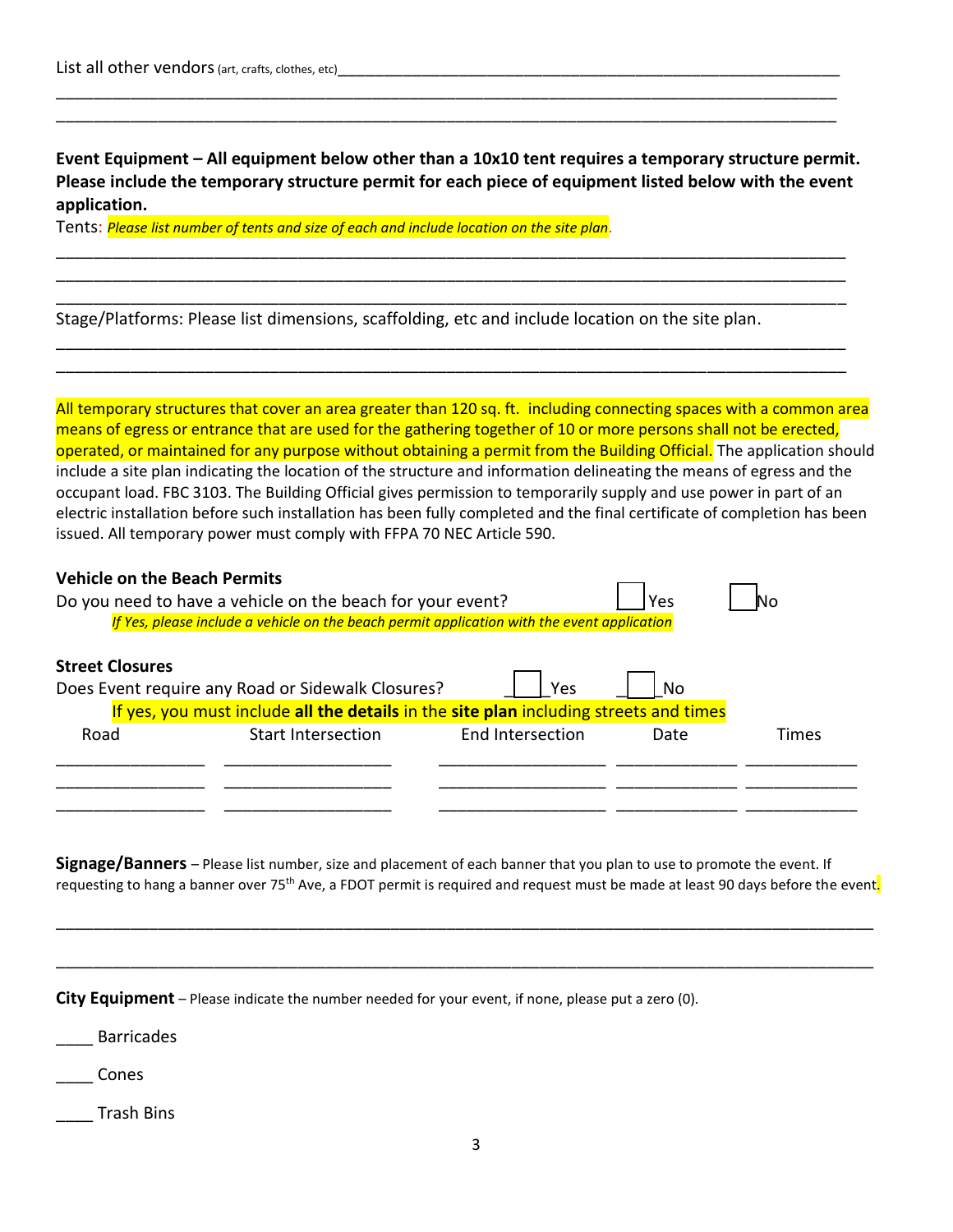As the Applicant, I hereby accept and understand the responsibility to oversee all contractors, vendors, or parties affiliated with the event and to insure compliance with the special event guide, the event rules guidelines, requirements for tents and all policies, rules, regulations, and code provisions of the City of St. Pete Beach. I understand that any violations may result in immediate cancellation and revocation of the Event permits. I further certify that all the facts contained in this request are accurate.

No advertising for the event shall occur until this Special Event permit has been approved by City staff and Commission.

If any information is found to be false, incomplete or misrepresented, such fact is just cause for the immediate revocation of any permit issued. In addition, failure to correct any on-site conditions or code violation as identified by City Staff will result in revocation of the permit and/or code enforcement fines.

For events on Public property, I agree to obtain and furnish the City of St. Pete Beach with a certificate of general liability insurance in the amount of at least one million dollars (\$1,000,000) or greater as deemed satisfactory by the city. The insurance must name the City of St. Pete Beach as an additional insured.

I understand incomplete application or any outstanding financial obligations with any department with in the City of St. Pete Beach may result in a denial of my request.

Print Name Signature

\_\_\_\_\_\_\_\_\_\_\_\_\_\_\_\_\_\_\_\_\_\_\_\_\_\_\_\_\_\_\_\_\_\_\_\_\_\_\_\_\_\_ \_\_\_\_\_\_\_\_\_\_\_\_\_\_\_\_\_\_\_\_\_\_\_\_\_\_\_\_\_\_\_\_\_\_\_\_\_\_\_\_\_\_\_\_\_\_\_\_\_\_\_\_\_

\_\_\_\_\_\_\_\_\_\_\_\_\_\_\_\_\_\_\_\_\_\_\_\_\_\_\_\_\_\_\_\_\_\_\_\_\_\_\_\_\_\_ \_\_\_\_\_\_\_\_\_\_\_\_\_\_\_\_\_\_\_\_\_\_\_\_\_\_\_\_\_\_\_\_\_\_\_\_\_\_\_\_\_\_\_\_\_\_\_\_\_\_\_\_\_ Corporation Name (if applicable) and the corporation Date

#### **EVENT APPLICATION FEES**

Up Type IA events: St Pete Beach Resident/Business that does not require site plan review, on-site inspections or other city services, does not require additional permits from other governmental agencies and will occur for not more than three consecutive days.

Type IB events: Non-Resident/Business that does not require site plan review, on-site inspections or other city services, does not require additional permits from other governmental agencies and will occur for not more than three consecutive days.

Type IIA events: St Pete Beach Resident/Business that does require Business that does require site plan review, on-site inspections, city services and/or additional permits from other governmental agencies-

Type IIB events: Non-Resident/Business that does require Business that does require site plan review, on-site inspections, city services and/or additional permits from other governmental agencies.

Type III Events: include any event which cannot be reviewed under subparagraphs (a) or (b) of this section.

| Attendance | Type IA  | Type IB  | Type IIA | Type IIB   | Type III |
|------------|----------|----------|----------|------------|----------|
| Up to 249  | \$25.00  | \$50.00  | \$75.00  | \$100.00   | TBD      |
| 250-500    | \$50.00  | \$100.00 | \$250.00 | \$350.00   | TBD      |
| 501-999    | \$75.00  | \$150.00 | \$500.00 | \$650.00   | TBD      |
| $1000+$    | \$100.00 | \$200.00 | \$750.00 | \$1,000.00 | TBD      |

#### **OTHER FEES**

Temporary Structure, Outdoor Cooking and Beach Fire permits are \$25 per permit. Vehicle on the Beach permits is \$15.

Fire Department stand – by is \$125 per hour with a minimum of 3 hours (1 crew and vehicle)